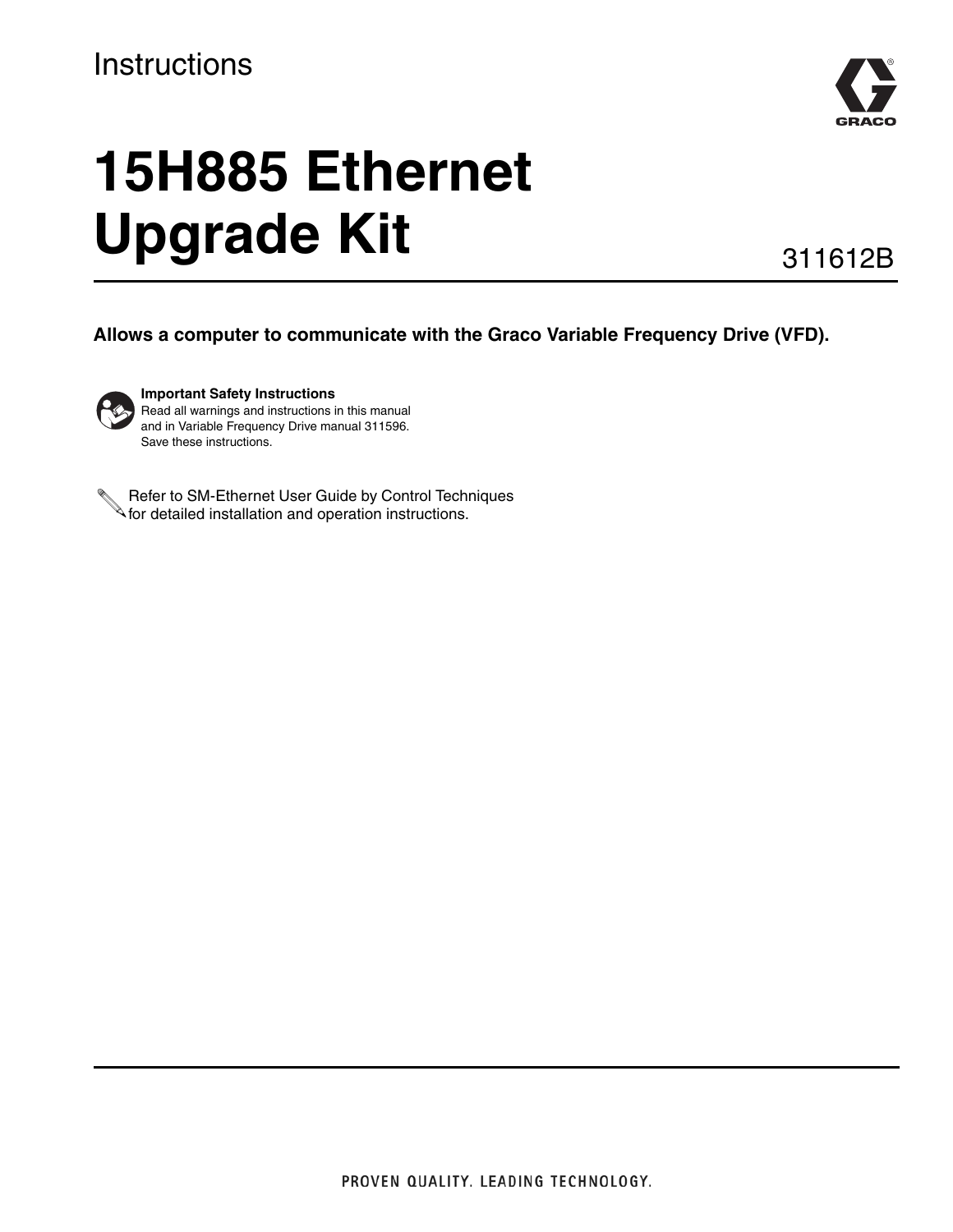## **Installation and Operation**



- 1. Disconnect power to the VFD.
- 2. Disable the Hardware Enable input (press Secure Disable switch).
- 3. Install Ethernet Module (C) into slot 2 on the VFD (or slot 1 if slot 2 is not available).



- 4. Apply power to the VFD.
- 5. If this is the first time Ethernet module is installed into the VFD, "SL2.dF" fault becomes active. Reset the fault by pressing the red Stop/Reset switch.
- 6. Set IP address:

IP address is located in Pr **MM.10**, **MM.11**, **MM.12**, and **MM.13** (Pr **16.10**, **16.11**, **16.12**, and **16.13** if slot 2 is used).

#### **For a Fixed IP address:**

a. Default IP address is **192.168.1.100**. If default IP address is acceptable, navigate to Pr **MM.00** (Pr **16.00** if installed in slot 2), set its value to **1000,** and press the red Stop/Reset switch to

save the default address, which will allow the Ethernet module to use it at every power-up.

- b. If IP address must be changed from the default, change the address, then navigate to Pr **MM.00** (Pr **16.00** if installed in slot 2), set its value to **1000,** and press the red Stop/Reset switch.
- c. For the module to start using the new address, the module needs to be reset. Navigate to Pr **MM.00** (Pr **16.00** if installed in slot 2), set its value to **1070,** and press the red Stop/Reset switch to reset the module.
- Note that Code **1070** will cause the AppsLite module to reset as well, which will cause the pump to stop running if it was not stopped prior to the reset.

**DHCP (Dynamic Host Configuration Protocol)** DHCP server can provide the SM-Ethernet module with an IP address:

- a. Navigate to Pr **MM.05** (Pr **16.05** if installed in slot 2) and set it to 1, allowing use of DHCP.
- b. Navigate to Pr **MM.00** (Pr **16.00** if installed in slot 2), set its value to **1000,** and press the red Stop/Reset switch to save the change, which will allow the Ethernet module to use DHCP.
- c. For the module to start using DHCP and to acquire the IP address, the module needs to be reset. Navigate to Pr **MM.00** (Pr **16.00** if installed in slot 2), set its value to **1070,** and press the red Stop/Reset switch to reset the module.
- Note that Code **1070** will cause the AppsLite module to reset as well, which will cause the pump to stop running if it was not stopped prior to the reset.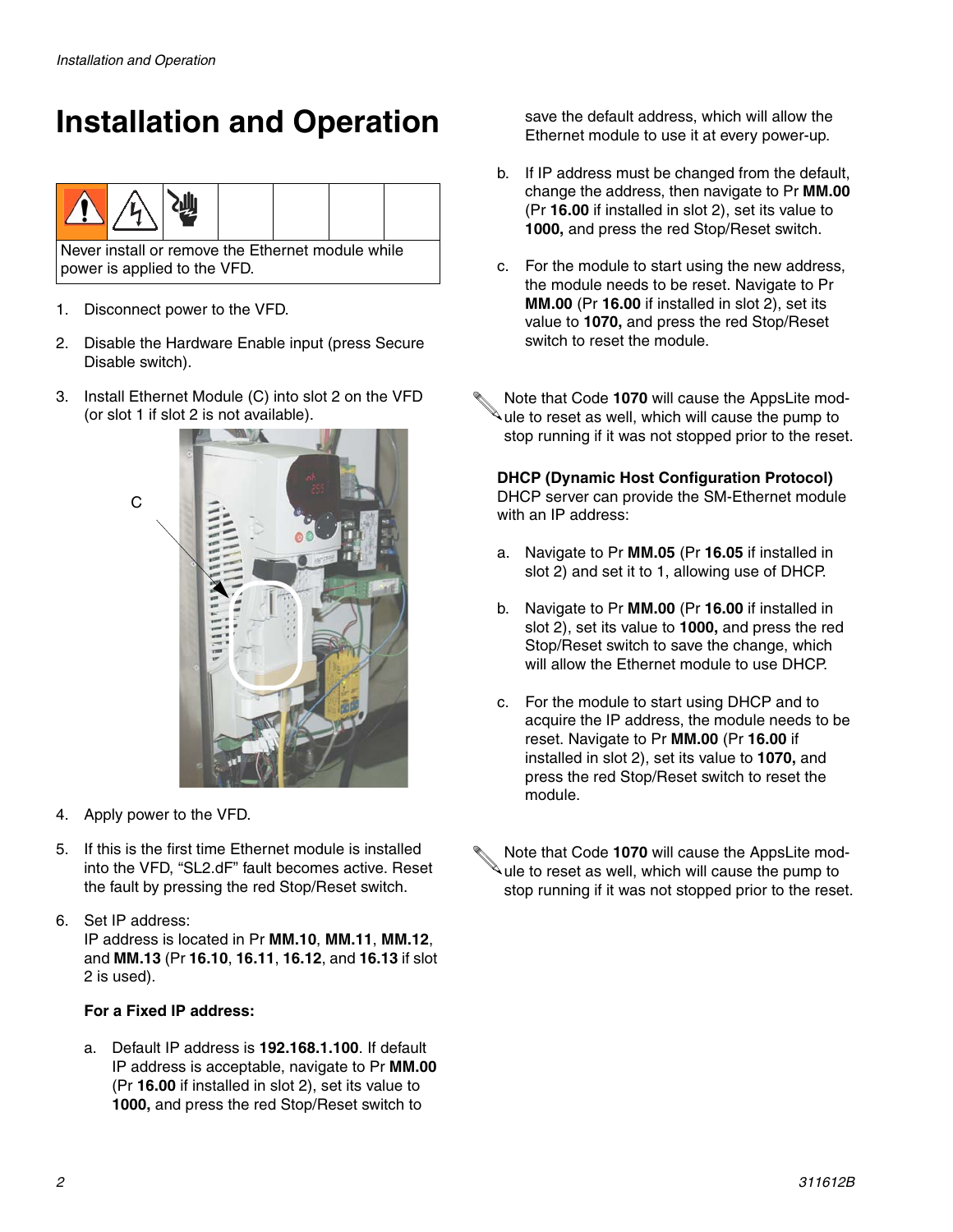### **E-Flo Software**

The CD supplied with the kit includes zipfile 15K581, which contains the E-Flo software (Visual Basic application). Install the CD into your computer, extract the files from the zipfile, and follow the software installation instructions as they appear on the screen.

Once the installation is complete the **Frace** icon will



appear on the screen.

Graco uses a Visual Basic program to display the run screen on the computer. **This software and program is not supported by Graco.**

See the instruction in the VFD manual 311596 to complete the software installation and for operating instructions.